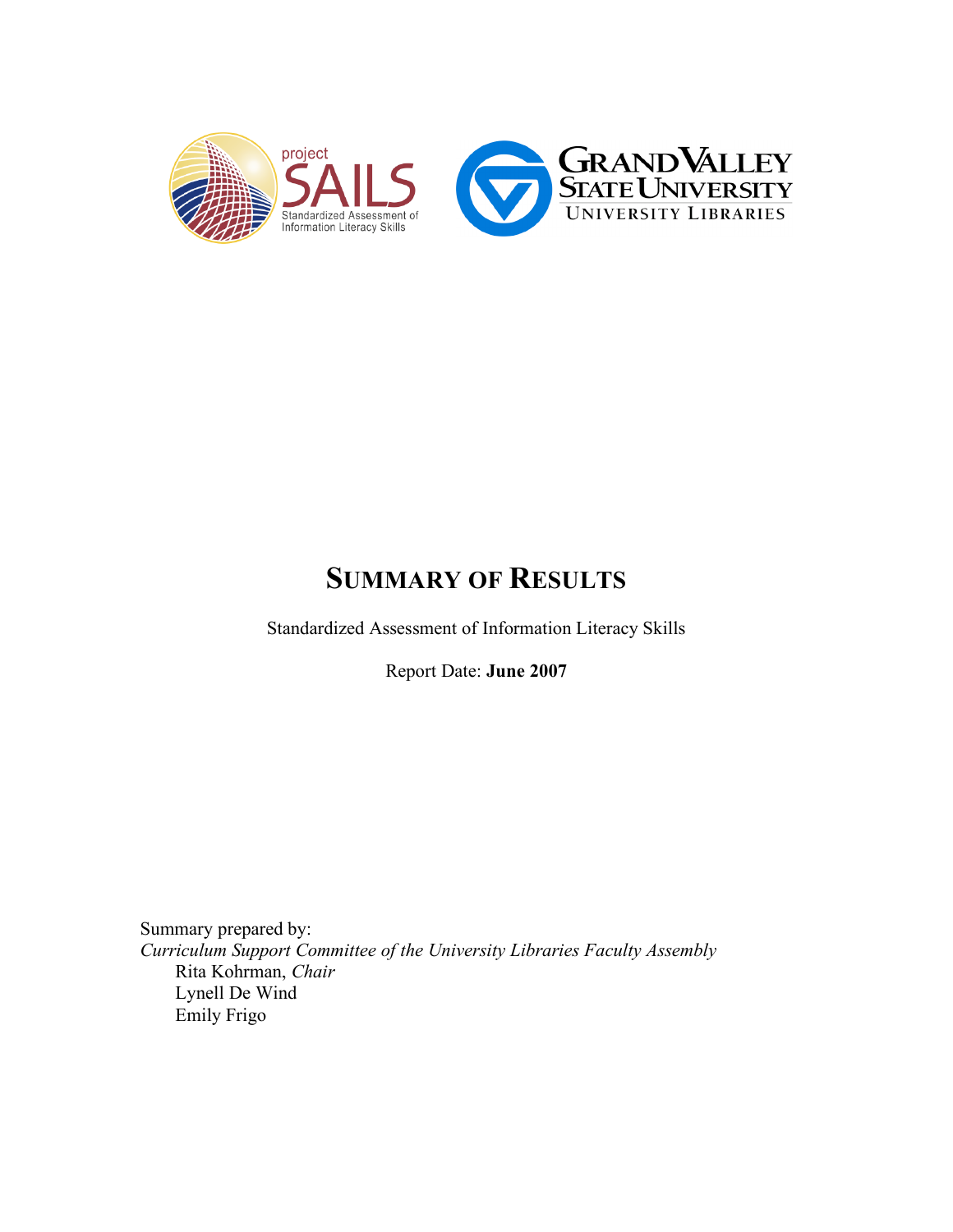In the fall semester of 2006, the University Libraries, Institutional Analysis, and the Liberal Studies Department administered the Standardized Assessment of Information Literacy Skills (SAILS) test to 440 Grand Valley State University students -- 304 freshmen, 24 sophomores, 6 juniors, and 2 others from the Liberal Studies 100 classes along with 102 seniors who responded to an email invitation.

The GVSU testing was completed in the winter semester of 2007. Kent State University analyzed the results and in June, they provided a 172-page report detailing the results. (SAILS is an initiative of Kent State University and receives support through a grant from the Institute of Museum and Library Studies. It has been administered to 29,698 students at 69 institutions.)

SAILS measures student information literacy skills in the following areas: 1) Developing a Research Strategy; 2) Selecting Finding Tools; 3) Searching; 4) Using Finding Tools; 5) Retrieving Sources; 6) Evaluating Sources; 7) Documenting Sources; and 8) Understanding Economic, Legal, and Social Issues. Scores are placed on a scale that ranges from 0 to 1000.

The results indicate that Grand Valley State University students perform at or slightly above students at other master's institutions who participated in SAILS. No other institution generated average scores that were appreciatively higher than GVSU. Students at GVSU also performed about the same as the institution-type benchmarks in six of the SAILS Skill Sets (Developing a Research Strategy; Selecting Finding Tools; Using Finding Tools; Retrieving Sources; Evaluating Sources; Documenting Sources).

Students at Grand Valley State University performed better than the institution-type benchmark in Skill Set 3: Searching and Skill Set 8 Understanding Economic Legal and Social Issues. Curiously, the Understanding Economic, Legal, and Social Issues Skill Set was the one area where GVSU students had the most difficulty.

## **Recommendation**

The University Libraries Faculty Curriculum Support Committee recommends that this instrument be repeated in three years (administered in fall of 2009 with results in 2010). This will allow us to see how some students at Grand Valley State University have improved their information literacy skills. While there is no guarantee that our freshman participants will be our senior participants in that time frame, it would be a useful comparison between the challenges and difficulty of searching and finding in 2007 compared with the skills acquired by students for the reality of information environment in 2010.

The SAILS report and the Executive Summary will be distributed to the academic community, including the University Assessment Committee, the University Administration, Liberal Studies, and Institutional Analysis. General Education Subcommittee of the University Curriculum Committee will also receive a copy of the report since information literacy is a general education requirement. Other departments within Grand Valley State University address information literacy in their strategic plans and may wish to incorporate the SAILS results in their student outcomes.